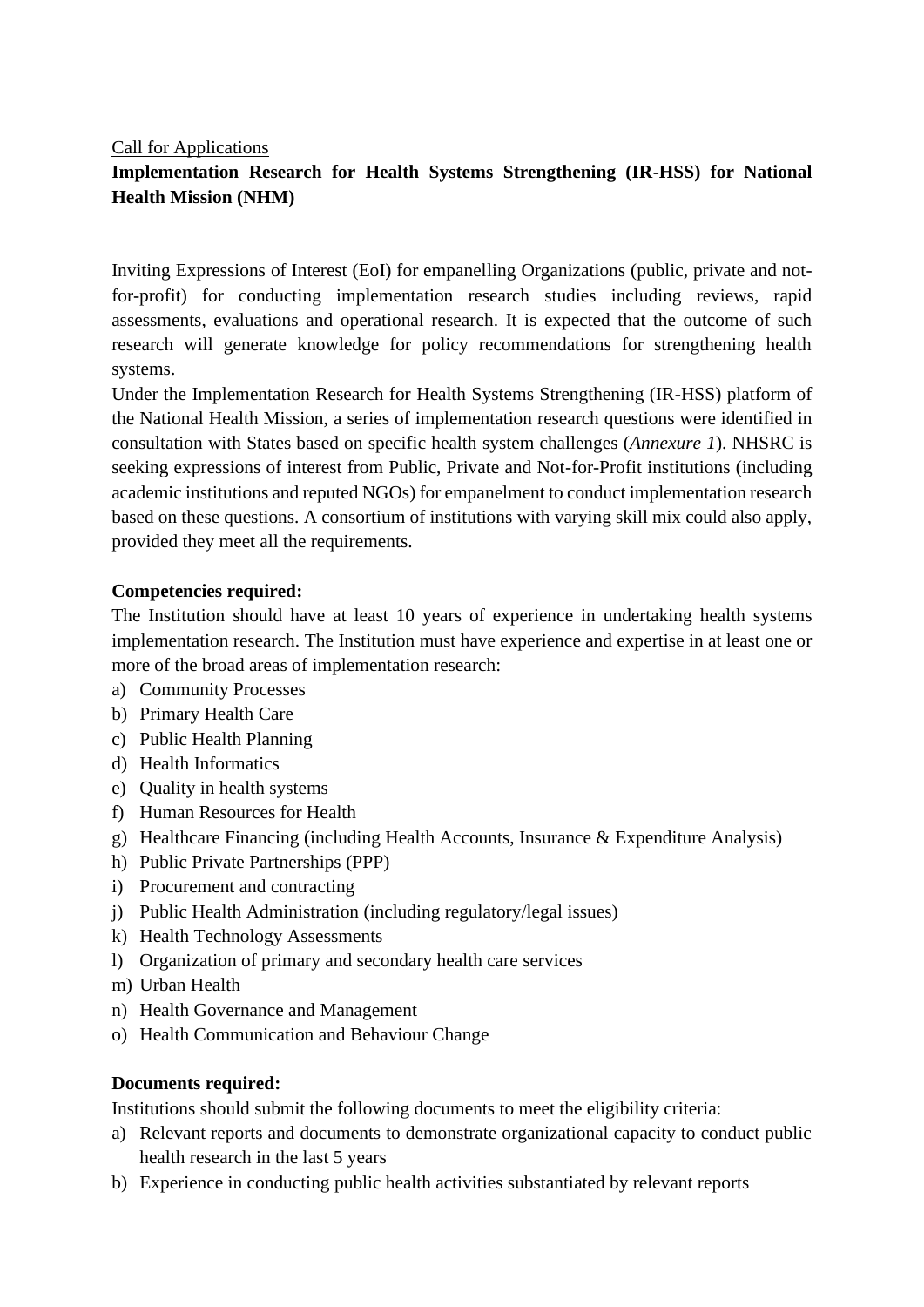- c) A list of relevant faculties with CVs (3-5 members with the relevant qualifications and public health experience)
- d) List of broad implementation research areas mentioned above in which they have subject matter and/or research expertise, backed by reports
- e) Institutions should have a turnover of Rs. 75,00,000 per year.
- f) Institutions will also be required to provide details of their Registration along with a copy of their service tax registration, latest return of service tax, PAN card and the last three years IT return.

# **Modalities:**

- 1. Selected institutions will be empanelled for **two years** in the first instance. Further extensions will be considered based on fulfilling the eligibility criteria and satisfactory completion of assignments.
- 2. Detailed Terms of Reference will be provided for individual assignments on a case-by-case basis.
- 3. Grant for conducting research will be provided by NHSRC to the individual institutions once their proposal has been selected for a specific research question.
- 4. Collaborations with institutions will be based on an MOU which will be signed between the institutions and NHSRC.

# **How to apply:**

- Applications will be accepted on a rolling basis.
- Interested institutions should fill the **Form attached below** and e-mail their application to NHSRC at nhsrc.india@gmail.com with the following subject header "EoI for empanelment in IR-HSS".